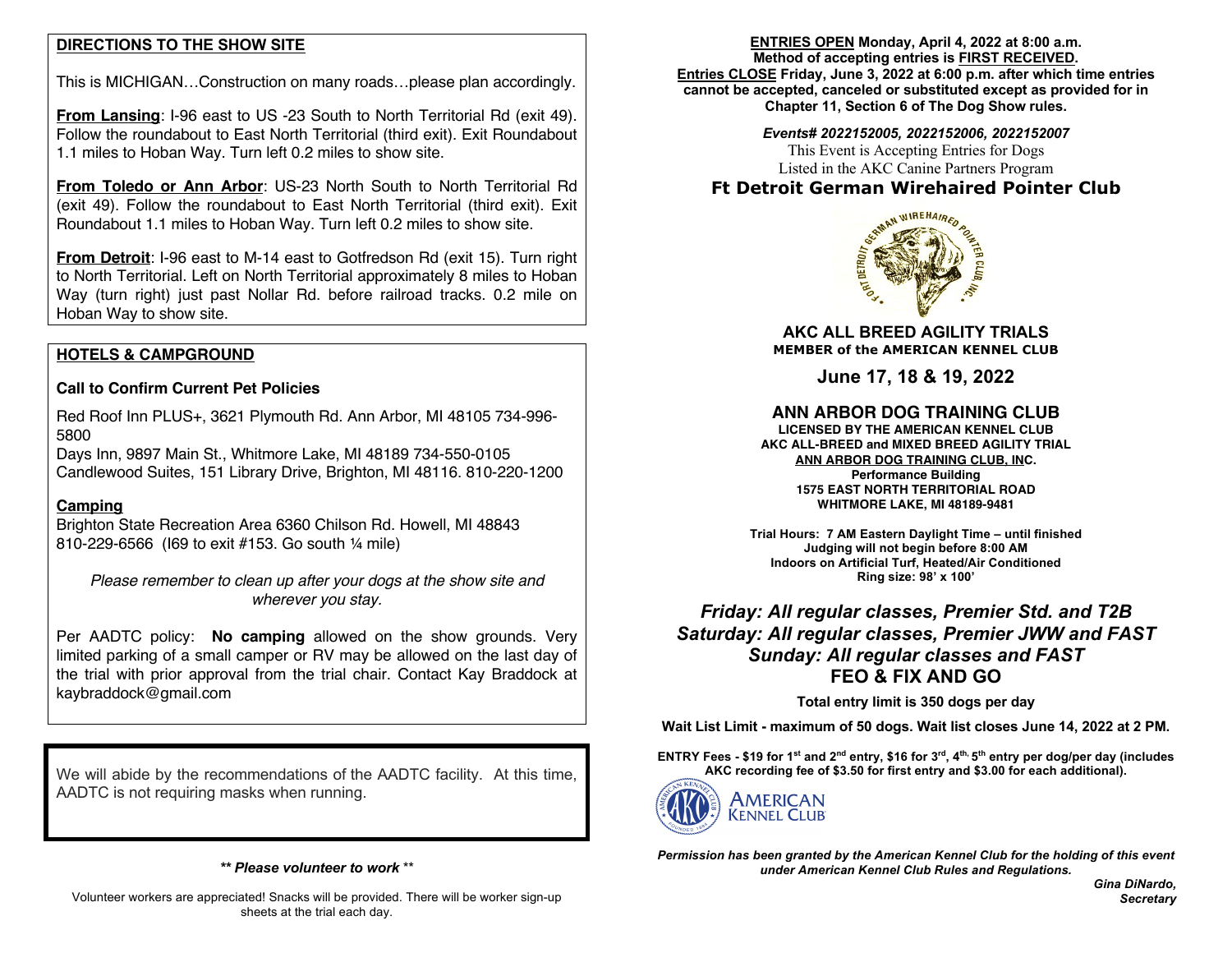### **Ft Detroit German Wirehaired Pointer Club - 2022 Officers**

| Secretary 8778 Sherwood Rd., Fowlerville, MI 48836 Lauren Fetner |  |
|------------------------------------------------------------------|--|
| <b>Director: Brad Fetner</b>                                     |  |

#### **AGILITY TRIAL SECRETARY**

**Lois Korrick, 11716 Hawthorne Glen Dr., Grand Blanc, MI 48439-1381 Email: lkorrick@comcast.net Phone: (810) 394-5239**

#### **AGILITY TRIAL COMMITTEE**

**Trial Chairperson: Kay Braddock, 17126 W. Pleasant Lake Rd., Manchester, MI 48158 Email: kaybraddock@gmail.com Phone: (734) 649-3966**

**Chief Course Builder: Kathy Wagner**

**Committee Members : Kay Braddock, Ashlee Trotter, Ariel Wolf, Mike Braddock, Kathy Wagner and all members of the Ft Detroit GWPC present.**

# **Judging Assignment - All Classes**

Theresa Everline (96659) 6744 Carriage Walk Ln., Flowery Branch, GA 30542-5084

**Veterinarian:** Ann Arbor Animal Hospital 2150 W. Liberty, Ann Arbor, MI 48103, 734-662-4474 Directions: N. Territorial west to US23, south on US23 to exit 45 (US23 Bus/M14), west on M14 to exit 3 (US23 Bus/Main), south to W. Liberty, right on W. Liberty to 2150 on left. 24/7 Emergency Services

**Veterinarian:** Blue Pearl Veterinary Partners 4126 Packard, Ann Arbor, MI 48108, 734-971-8774 Directions: N. Territorial west to US23, south on US23 to exit 37A (M17/Washtenaw), east to Carpenter, right on Carpenter to Packard, left on Packard to 4126 on right. 24/7 Emergency Services

**Veterinarian:** Emergency Veterinary Hospital, 5245 Jackson Rd., Suite E, Ann Arbor, MI 48103, 734-369-6446 Directions: N. Territorial west to US23, south on US23 to exit 45 (US23 Bus/M14), west on M14, stay straight to go onto I-94 W., exit at Zeeb Rd. (Exit 169), turn left onto N. Zeeb Rd., turn right onto Jackson Rd. to 5245 about 1 mile on right. 24/7 Emergency Services.

#### **EMERGENCY SERVICES**

911 Fire/Ambulance/Police – Washtenaw County 911 St. Joseph Mercy Hospital – 5301 McAuley Drive, Ypsilanti, MI Phone: 734-712-3456

#### **Entries will be FIRST RECEIVED Opening Day is Monday, April 4, 2022 at 8:00 a.m.**

**Entry Fee**: \$19 for First and Second entry, \$16 for the 3<sup>rd</sup>, 4<sup>th</sup>, 5<sup>th</sup> entry per dog/per day (includes AKC recording fees of \$3.50 for first run and \$3.00 each additional run).

#### **Please make checks payable in US Funds to "Ft Detroit GWPC"**

**The club will add a \$25 collection fee to the amount of each returned/re-deposited check.**

#### **ACCEPTANCE & CONFIRMATION OF ENTRIES**

**Receipt of entry will be emailed to those providing a legible email address. Confirmation letters and judging schedule will be sent out as soon as possible after closing of the trial.**

**Entries received before the opening time and date MUST be returned to sender. Express/overnight entries mailed without signature waiver may be returned.**

#### **AWARDS for Ft Detroit German Wirehaired Pointer Club**

Rosette or Ribbons will be awarded for 1st through 4th place in each jump height of each class and division provided they have earned a qualifying score.

Each qualifying run will earn a dark green ribbon.

AGCH, MACH, PACH, or PAX bar and rosette will be offered to any team completing their title at these trials. A new title rosette will be offered to any exhibitor completing a title at these trials. **No unclaimed awards or ribbons will be mailed.**

#### **CLASSES**

**STANDARD CLASS - Preferred and Regular Divisions of Master/Excellent, Open, and Novice A & B with jump heights being run together.**

- **JUMPERS With Weaves CLASS - Preferred and Regular Divisions of Master/Excellent, Open and Novice A & B with jump heights run together.**
- **FAST CLASS Preferred and Regular Divisions of Master/Excellent, Open, and Novice A & B with jump heights being run together.**
- **TIME TO BEAT CLASS Preferred and Regular Divisions and jump heights being run together.**
- **PREMIER CLASS Preferred and Regular Divisions of Master with jump heights being run together for STD and JWW.**

## **RUNNING ORDER**

**FRIDAY: Premier STD, Master/Ex STD, Open STD, Novice STD, Time to Beat, Master/Ex JWW, Open JWW, Novice JWW**

**SATURDAY: Premier JWW, Master/Ex JWW, Open JWW, Novice JWW, FAST – all levels, Master/Ex STD, Open STD, Novice STD**

**SUNDAY: FAST – all levels, Master/Ex STD, Open STD, Novice STD, Master/Ex JWW, Open JWW, Novice JWW**

*Small to Tall all 3 days*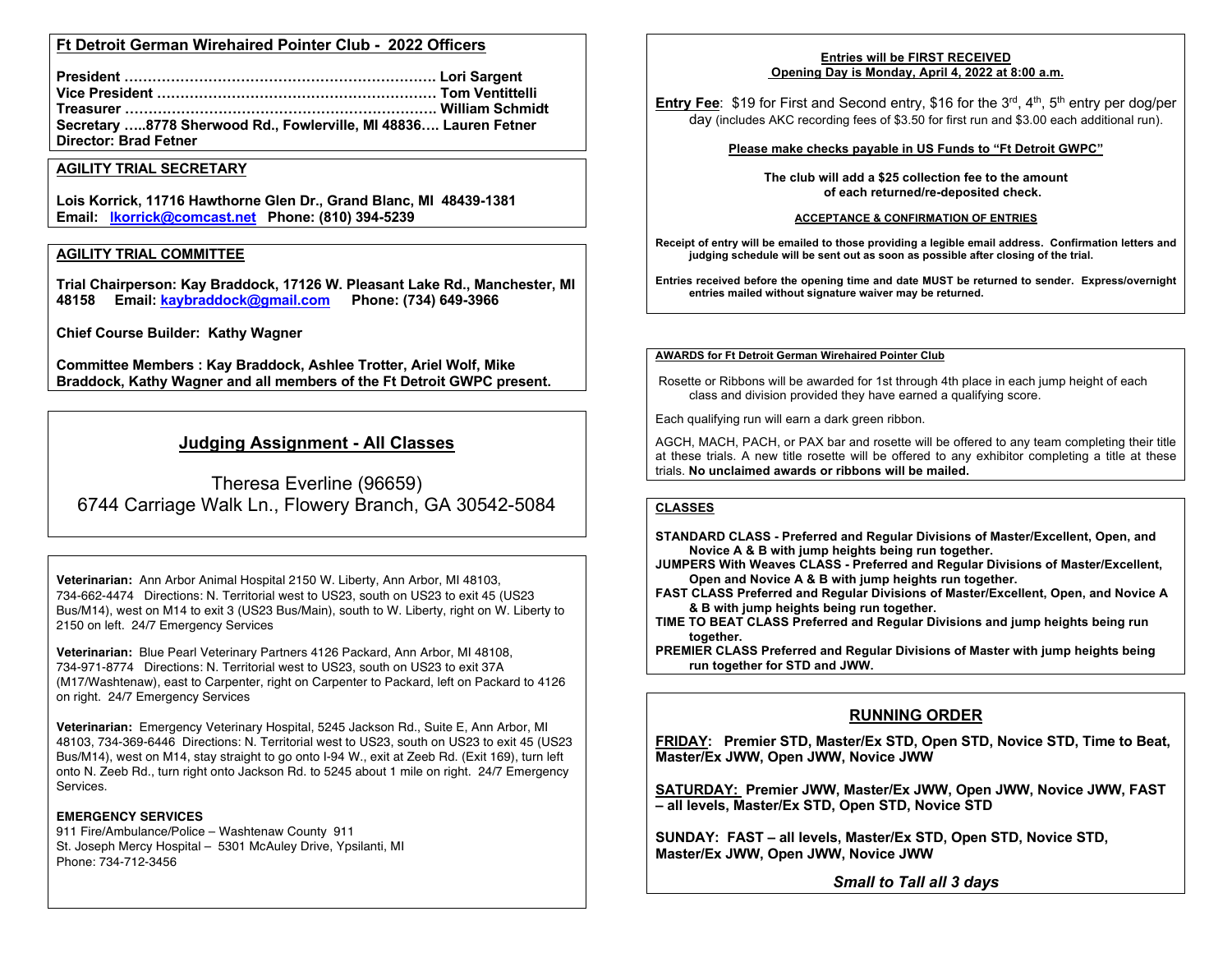## **MEASURING and HEIGHT CARD INFORMATION**

Effective January 1, 2010, exhibitors are no longer required to provide proof to the Trial Secretary that their dog has a valid jump height card as part of the check-in process. Thus, this change eliminates the need for a copy of the jump height card to be submitted with the entry form.

In accordance with AKC regulations, all dogs must indicate on the entry whether they have a permanent jump height card, temporary card or need be measured on the entry. All unmeasured dogs must be measured before they can run. All exhibitors and/or handlers are responsible for entering their dog in the proper height division, A VMO may or may not be present.

## **HEIGHT DIVISIONS**

Regular Preferred 8 inches 4 inches Dogs 11 inches and under at the withers 12 inches 8 inches Dogs 14 inches and under at the withers 16 inches 12 inches Dogs 18 inches and under at the withers 20 inches 16 inches Dogs 22 inches and under at the withers

24 inches 20 inches Dogs over 22 inches at the withers (*Dogs may not be entered in this class if they are 22 inches or under*)

#### **24 inch Choice**

(*Dogs may be entered at their owner's discretion if their measurement is 22 inches and under at the withers*)

See complete rules in the Regulations for Agility Trials available at: www.akc.org

## **COURSE FAMILIARIZATION AND WARM UPS**

Handlers in all classes are permitted to walk the course, without dogs, prior to the start of each class before or after the Judge's briefing. There will be no equipment familiarization for Novice. No training or corrections on the grounds will be allowed. A warm-up jump area consisting of one regulation agility jump will be provided for all exhibitors. This is not to be used for training

## **DOGS ELIGIBLE TO ENTER**

This Agility trial is open to all dogs 15 months of age or older that are registered with the American Kennel Club or that have AKC Limited Registration, Purebred Alternative Listing/Indefinite Listing Privileges (PAL/ILP) or an AKC Canine Partners listing number, or approved Foundation Stock Service (FSS) breeds are eligible to participate except bitches in season, aggressive dogs, or blind dogs. Blind means without useful vision. Dogs disfigured as the result of accident or injury but otherwise qualifies shall be eligible provided that the disfigurement does not interfere with functional movement. Dogs should be physically sound. No dog shall compete if it is taped or bandaged or in any way has anything attached to it for medical purposes. Deaf dogs are eligible to participate.

## **MOVE UP POLICY**

Deadline for move ups will be at 6 P.M. Monday, June 13, 2022 for Friday's trial. No email move ups will be accepted after this date. Day to Day move ups may be made from Friday to Saturday to Sunday as long as the request is received by the Trial Secretary ONLY, at least 30 minutes after the end of Friday and/or Saturday's trial.

**Move Up forms will be available at the Secretary's desk during the trial for day-to-day move ups.**

### **NOTICE TO EXHIBITORS**

**The safety of the dog** is our primary concern. By entering this trial, exhibitors acknowledge that they are familiar with the rules and regulations of this sport, and that their dogs are familiar with and able to perform all safety obstacles safely.

**It is expressly understood** that exhibitors alone are responsible for the behavior of their dogs and/or children. Any exhibitor whose dogs and/or children create an unnecessary disturbance or repeatedly engage in unsafe or disruptive behavior may, at the discretion of the trial committee, be asked to leave the show site. In such case, no refund of any fees paid will be made. The Ft Detroit GWPC and its agents, employees, etc., will assume no responsibilities for any loss, damage or injury sustained by exhibitors or handlers, or to any of their dogs or property and further assumes no responsibility for injury to children. The Ft Detroit GWPC reserves the right to decline entries for cause and may remove any dog on account of aggression. No one shall have any recourse or claim against the FDGWPC or any official thereof.

**All dogs must be on leash** at all times when on trial grounds except when in the designated warm-up area or competing on the course.

**Puppies under the age of 4 months** are strictly prohibited from the premises.

**No entry fee** will be refunded if the trial cannot open or be completed by reason of riots, civil disturbances, fire, an act of God, public emergency, act of a public enemy, or any other cause beyond the control of the organizing committee. No entry fee will be refunded in the event a dog is absent, disqualified, excused, or barred from competition by the action of the Trial Committee.

**Bitches in season** are not permitted to compete in Agility Trials. As such, the club will refund the entry fee minus \$10 a day for bitches unable to compete for this reason upon presentation of a veterinarian certificate. This certificate must be presented to the Trial Secretary prior to the start of judging on the first day of the trial or cluster of trials. **No other refunds will be issued.**

*This club does not agree to arbitrate claims as set forth on the Official AKC Entry Form for this event.*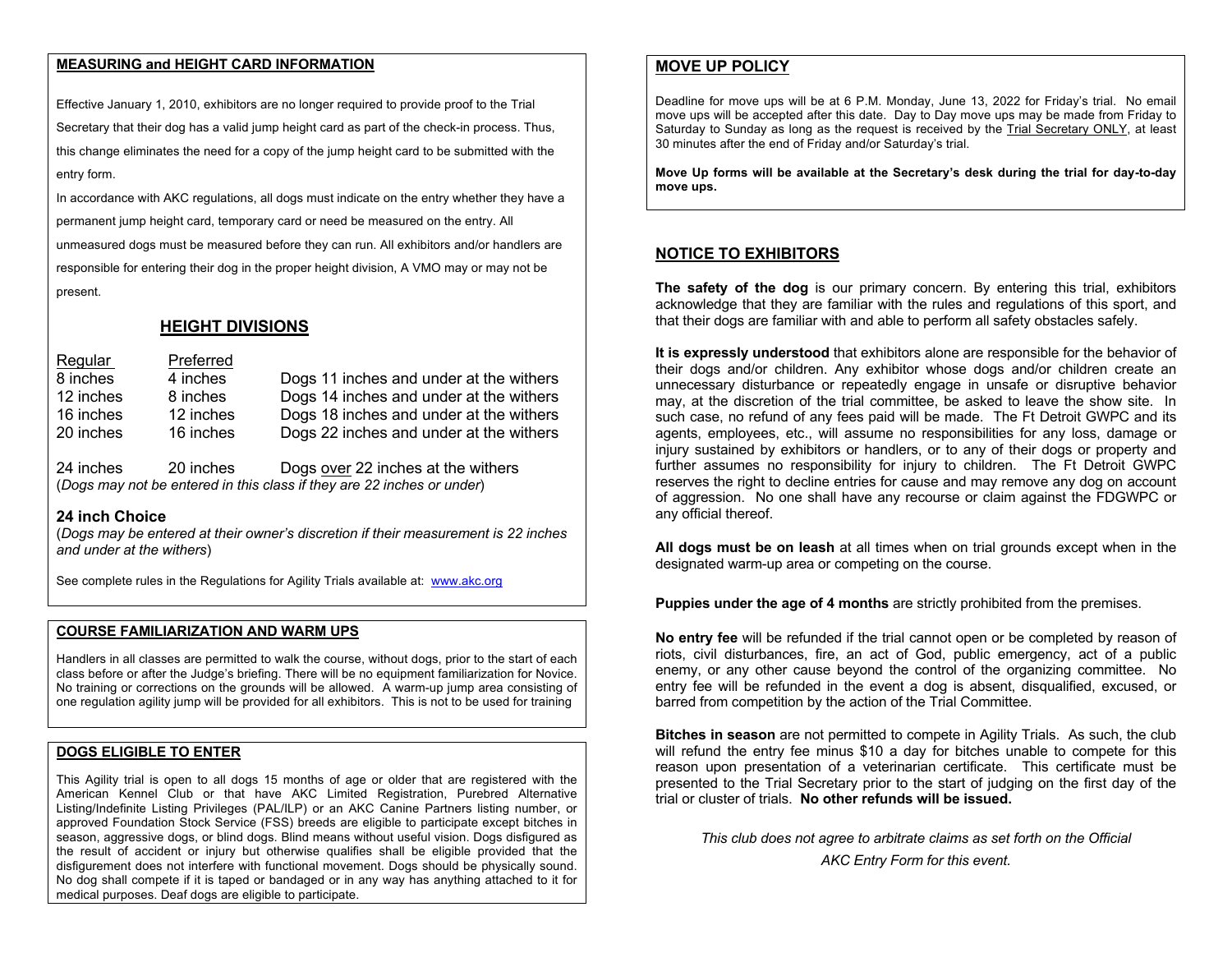## **Jump Heights Within the Same Trial Day**

Entering a Mixture of Regular and Preferred Classes Within the Same Trial Weekend – Multiple Effective January 1, 2020, exhibitors may enter a mixture of both Regular and Preferred classes on the same trial day and/or during a trial weekend. For example, the same dog may now be entered in Regular FAST and/or T2B to finish up those titles while also entered in Preferred Master STD/JWW to start working towards their PACH at the lower height. Any mixture of Regular and Preferred classes is allowed. Please note that if a dog qualifies in Regular Master Standard and Preferred Master JWW (or vice versa) on the same trial day, then NO Double Q shall be earned toward either the MACH or PACH title. The Double Q still requires that Standard Agility and Jumpers With Weaves be either both Regular OR both Preferred on the same trial day.

Additionally, within the same Regular or Preferred classes, a dog may now be entered in multiple jump heights within the same trial day. For example, the same dog may now be entered in 20-inch Master STD/JWW while also entered in 24C-inch Premier STD/JWW on the same trial day.

**A separate entry form must be submitted** when the same dog is being entered in a mixture of Regular and Preferred and/or different jump heights within the same trial weekend thereby clearly indicating which class(es) and/or jump heights belong together for each trial day of the weekend. When calculating entry fees, treat multiple entry forms for the same dog as if only one form had been filled out. In other words, the 1st run entry fee is only paid once per day, per dog, even if that dog's runs have been submitted on multiple entry forms.

## **Entering For Exhibition Only (FEO)**

FEO will allow exhibitors to work with their dogs in a trial environment. **FEO is only allowed in the Time 2 Beat and FAST classes.** Participation in FEO is non-qualifying.

FEO runs are treated as trial entries. The exhibitor must enter the class(es) (T2B and/or FAST) prior to the closing date, pay class entry fee(s) and the Trial Secretary must record the entry in the Trial Catalog as part of the results for that class. FEO does not need to be noted on the entry form; the handler will declare the day of the show.

**Dogs may be entered in any jump height for FEO runs. If entered in an ineligible jump height, the team is committed to FEO for that run and must declare FEO on the start line.**

Day of show jump height changes are not allowed.

Dogs may be entered in any level of FAST (Novice, Open, Excellent, Master). If the dog is not eligible for the level entered, the team is committed to FEO for that run and must declare FEO on the start line. Day of show level changes are not allowed.

The exhibitor must declare FEO in the ring prior to leading out. FEO may be declared earlier (ex. when checking in at the gate board). Toys are allowed in the ring Toys must be non-audible Toys may not leave the handler's hand Toys that roll freely cannot be used Food/treats are not allowed in the ring

FEO should be utilized for the benefit of the dog and not as a punitive correction. Harsh verbal and /or physical corrections shall not be tolerated. Any determination of harshness by the judge shall be immediately whistled and the handler will be dismissed from the ring.

A judge must monitor the entire run. Judges can stop a run at any time

## **Fix and Go On (FNG)**

Fix and Go On allows exhibitors to immediately reattempt an obstacle at any time while on course when the dog's performance of an obstacle is not to their expectation. This allows the dog to successfully complete the obstacle then finish the course or leave the ring on a positive note. Using Fix and Go On will result in a non-qualifying score. Fix and Go On is not pre-entered; rather, it occurs during the run.

For Exhibition Only (FEO) and Fix and Go On (FNG) available at this trial